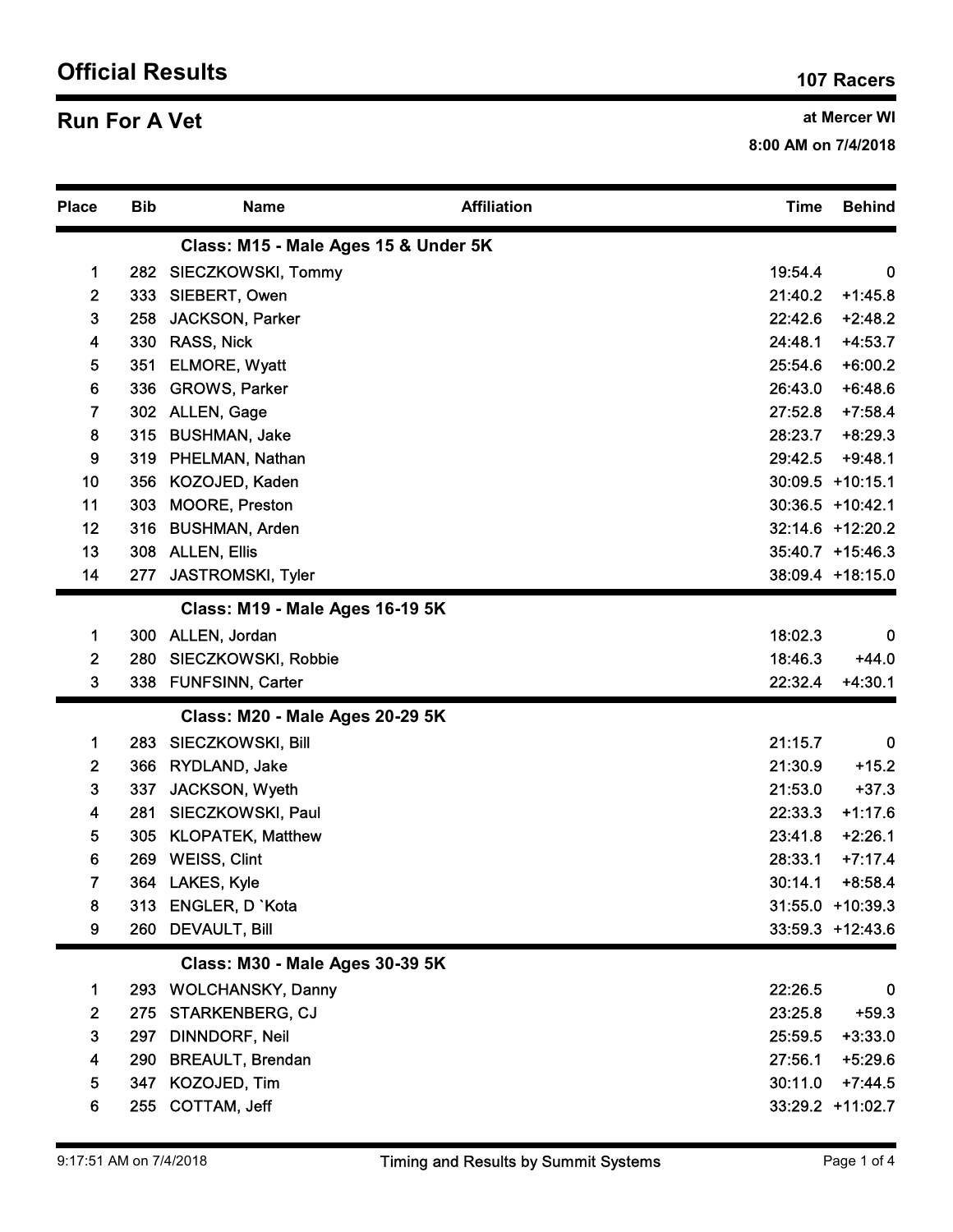| <b>Place</b><br>7 | <b>Bib</b><br>288 | <b>Name</b><br><b>MUNSON, Mark</b>                      | <b>Affiliation</b> | <b>Time</b>        | <b>Behind</b><br>35:47.9 +13:21.4    |
|-------------------|-------------------|---------------------------------------------------------|--------------------|--------------------|--------------------------------------|
|                   |                   |                                                         |                    |                    |                                      |
| 1                 |                   | Class: M40 - Male Ages 40-49 5K<br>344 GAUTHIER, Frank  |                    | 21:48.3            | $\bf{0}$                             |
| $\mathbf{2}$      | 357               | O `CALLAGHAN, Michael                                   |                    | 28:07.0            | $+6:18.7$                            |
| $\mathbf{3}$      | 295               | SAUTER, Ryan                                            |                    | 28:20.5            | $+6:32.2$                            |
| 4                 | 341               | JOHNSON, Cal                                            |                    | 28:44.7            | $+6:56.4$                            |
| 5                 | 262               | DAVIS, Brad                                             |                    | 31:22.2            | $+9:33.9$                            |
| 6                 |                   | 354 MAURER, Mike                                        |                    |                    | 32:22.5 +10:34.2                     |
| $\mathbf{7}$<br>8 | 301<br>298        | <b>MOORE, Chris</b><br>CASKEY, Nathan                   |                    |                    | 33:01.1 +11:12.8<br>37:38.4 +15:50.1 |
| 9                 |                   | 276 JASTROMSKI, Troy                                    |                    |                    | 38:11.4 +16:23.1                     |
|                   |                   |                                                         |                    |                    |                                      |
|                   |                   | Class: M50 - Male Ages 50-59 5K                         |                    |                    |                                      |
| 1<br>$\mathbf{2}$ | 362<br>317        | <b>COONEN, Martin</b><br><b>MURRIN, Jerry</b>           |                    | 24:01.2<br>25:47.9 | $\bf{0}$<br>$+1:46.7$                |
| $\mathbf{3}$      | 348               | ZIEBERT, Joe                                            |                    | 29:59.9            | $+5:58.7$                            |
| 4                 | 323               | PIIKKILA, Tom                                           |                    | 30:43.8            | $+6:42.6$                            |
| 5                 | 307               | <b>MEDER, Randall</b>                                   |                    | 32:00.3            | $+7:59.1$                            |
| 6                 | 363               | SIMPSON, Tom                                            |                    | 32:40.6            | $+8:39.4$                            |
| $\overline{7}$    | 359               | COOK, Dean                                              |                    | 33:03.3            | $+9:02.1$                            |
| 8                 | 332               | RASS, Jeff                                              |                    | 33:18.8            | $+9:17.6$                            |
| 9                 | 345               | <b>SLAGHT, Larry</b>                                    |                    |                    | 41:11.8 +17:10.6                     |
|                   |                   | Class: M60 - Male Ages 60+ 5K                           |                    |                    |                                      |
| $\mathbf 1$       |                   | 334 NORDHEIM, Randy                                     |                    | 23:15.8            | $\bf{0}$                             |
| $\overline{2}$    | 273               | JACKSON, Jonathan                                       |                    | 25:35.1            | $+2:19.3$                            |
| $\mathbf{3}$<br>4 | 285               | WITT, Tom<br>352 WOLF, Andy                             |                    | 26:35.0<br>30:47.7 | $+3:19.2$<br>$+7:31.9$               |
| 5                 |                   | 328 MORSE, Dan                                          |                    |                    | 35:03.5 +11:47.7                     |
|                   |                   |                                                         |                    |                    |                                      |
|                   |                   | Class: F15 - Female Ages 15 & Under 5K<br>DAVIS, Lauren |                    | 22:53.1            | $\bf{0}$                             |
| 1<br>$\mathbf{2}$ | 265<br>311        | <b>ALLEN, Amelia</b>                                    |                    | 27:25.7            | $+4:32.6$                            |
| $\mathbf{3}$      | 314               | <b>MEYER, Rylee</b>                                     |                    | 29:57.4            | $+7:04.3$                            |
| 4                 | 264               | DAVIS, Clare                                            |                    | 31:21.0            | $+8:27.9$                            |
| 5                 | 310               | <b>MOORE, Madelline</b>                                 |                    |                    | 35:23.5 +12:30.4                     |
| $6\phantom{1}$    | 320               | PHELMAN, Lauren                                         |                    |                    | 41:08.4 +18:15.3                     |
|                   |                   | Class: F19 - Female Ages 16-19 5K                       |                    |                    |                                      |
| $\mathbf 1$       | 329               | RASS, Alivia                                            |                    | 25:26.7            | $\bf{0}$                             |
| $\overline{2}$    | 321               | <b>MATULA, Erin</b>                                     |                    | 26:25.3            | $+58.6$                              |
| 3                 | 309               | MOORE, Liz                                              |                    | 29:17.5            | $+3:50.8$                            |
| 4                 | 340               | <b>HICKMAN, Olivia</b>                                  |                    | 33:11.8            | $+7:45.1$                            |
|                   |                   | Class: F20 - Female Ages 20-29 5K                       |                    |                    |                                      |
|                   |                   | 360 COOK, Amanda                                        |                    | 29:58.8            | $\bf{0}$                             |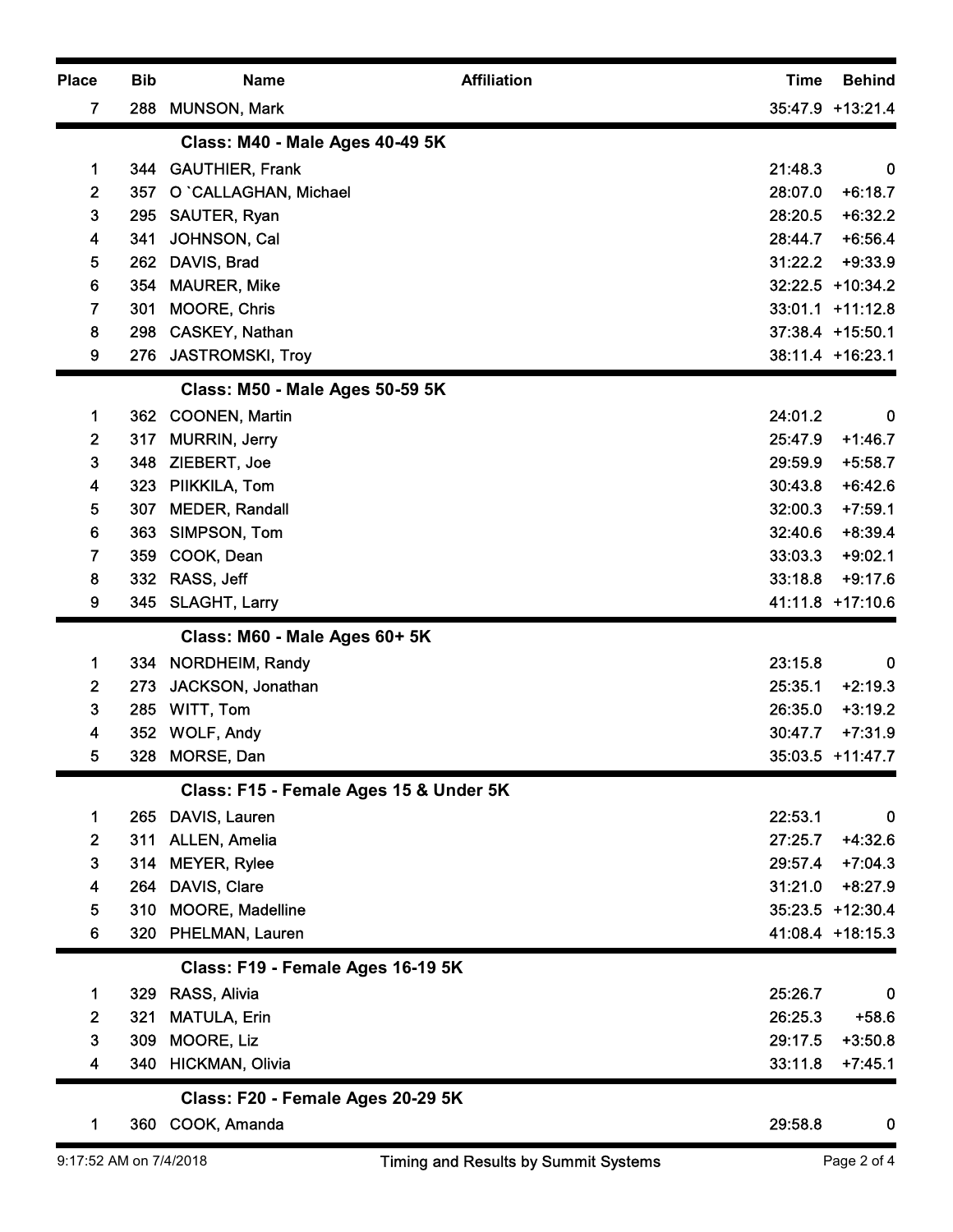| <b>Place</b>        | <b>Bib</b> | <b>Affiliation</b><br><b>Name</b>      | <b>Behind</b><br><b>Time</b>                 |
|---------------------|------------|----------------------------------------|----------------------------------------------|
| $\boldsymbol{2}$    | 274        | <b>ENGLER, Alexis</b>                  | 30:17.1<br>$+18.3$                           |
| 3                   | 259        | MARKS, Jenna                           | 33:58.8<br>$+4:00.0$                         |
| 4                   |            | 312 MCCARTHY, Taylor                   | 36:16.2<br>$+6:17.4$                         |
|                     |            | Class: F30 - Female Ages 30-39 5K      |                                              |
| 1                   | 335        | GROWS, Angela                          | 26:43.6<br>$\bf{0}$                          |
| $\mathbf{2}$        | 291<br>292 | <b>BREAULT, Sabrina</b>                | 28:25.0<br>$+1:41.4$<br>28:25.5<br>$+1:41.9$ |
| 3<br>4              | 353        | <b>WANDER, Kelsey</b><br>KOZOJED, Mia  | 32:28.8<br>$+5:45.2$                         |
| 5                   | 294        | <b>ODERMANN, Gina</b>                  | 33:04.3<br>$+6:20.7$                         |
| 6                   | 296        | <b>DINNDORF, Lisa</b>                  | 33:04.9<br>$+6:21.3$                         |
| 7                   | 256        | <b>BARBER, Jessica</b>                 | 33:28.6<br>$+6:45.0$                         |
| 8                   | 287        | <b>MUNSON, Margaret</b>                | 35:47.4 +9:03.8                              |
| 9                   |            | 318 PHIELMAN, Kelly                    | 41:18.6 +14:35.0                             |
|                     |            | Class: F40 - Female Ages 40-49 5K      |                                              |
| 1                   | 355        | <b>MAURER, Kate</b>                    | 21:10.5<br>$\bf{0}$                          |
| $\boldsymbol{2}$    | 299        | ALLEN, Chandra                         | 26:48.7<br>$+5:38.2$                         |
| 3<br>4              | 331<br>267 | KOSTNER-RASS, Kathleen<br>NEWCOMB, Jen | 27:22.7<br>$+6:12.2$<br>$+7:05.2$<br>28:15.7 |
| 5                   | 350        | ELMORE, Sarah                          | 28:30.6<br>$+7:20.1$                         |
| 6                   | 343        | POUPART, Julie                         | $+7:27.0$<br>28:37.5                         |
| 7                   | 324        | KRUEGER-DOLPH, Patricia                | 29:31.9<br>$+8:21.4$                         |
| 8                   | 278        | <b>KEERY, Sarah</b>                    | 31:18.1 +10:07.6                             |
| 9                   | 342        | JOHNSON, Sarah                         | 32:17.1 +11:06.6                             |
| 10                  | 365        | <b>ALLOERO, Millie</b>                 | $33:35.3 + 12:24.8$                          |
| 11<br>12            | 270        | PRATT, Kerri<br>266 DAVIS, Liz         | 34:36.7 +13:26.2<br>35:13.8 +14:03.3         |
| 13                  |            | 325 WAGNER, Angela                     | 41:59.8 +20:49.3                             |
|                     |            | Class: F50 - Female Ages 50-59 5K      |                                              |
| 1                   | 286        | <b>MUNSON, Lisa</b>                    | 27:03.7<br>$\boldsymbol{0}$                  |
| $\overline{2}$      | 322        | MATULA, Colleen                        | 29:46.1<br>$+2:42.4$                         |
| 3                   | 289        | O `KRONGLY, Diane                      | 30:04.3<br>$+3:00.6$                         |
| 4                   | 279        | <b>REKLAITIS, Elena</b>                | 30:13.4<br>$+3:09.7$                         |
| 5                   | 284        | <b>LUTGEN, Roxanne</b>                 | 30:29.1<br>$+3:25.4$                         |
| 6                   | 346        | O `SULLIVAN, Monica                    | 30:40.6<br>$+3:36.9$                         |
| $\overline{7}$<br>8 | 358<br>327 | O `BRIEN-KENNETH, Edith<br>MORSE, Jane | $+4:33.8$<br>31:37.5<br>32:25.4<br>$+5:21.7$ |
| $\boldsymbol{9}$    | 349        | <b>HUTCHINSON, Barbara</b>             | 32:31.9<br>$+5:28.2$                         |
| 10                  | 361        | <b>BENSEN, Elizabeth</b>               | 34:29.4<br>$+7:25.7$                         |
| 11                  | 257        | GILBERT, Aliza                         | 35:09.7<br>$+8:06.0$                         |
| 12                  | 306        | <b>MEDER, Margaret</b>                 | 44:51.2 +17:47.5                             |
| 13                  |            | 304 SEAL, Kim                          | 49:01.8 +21:58.1                             |